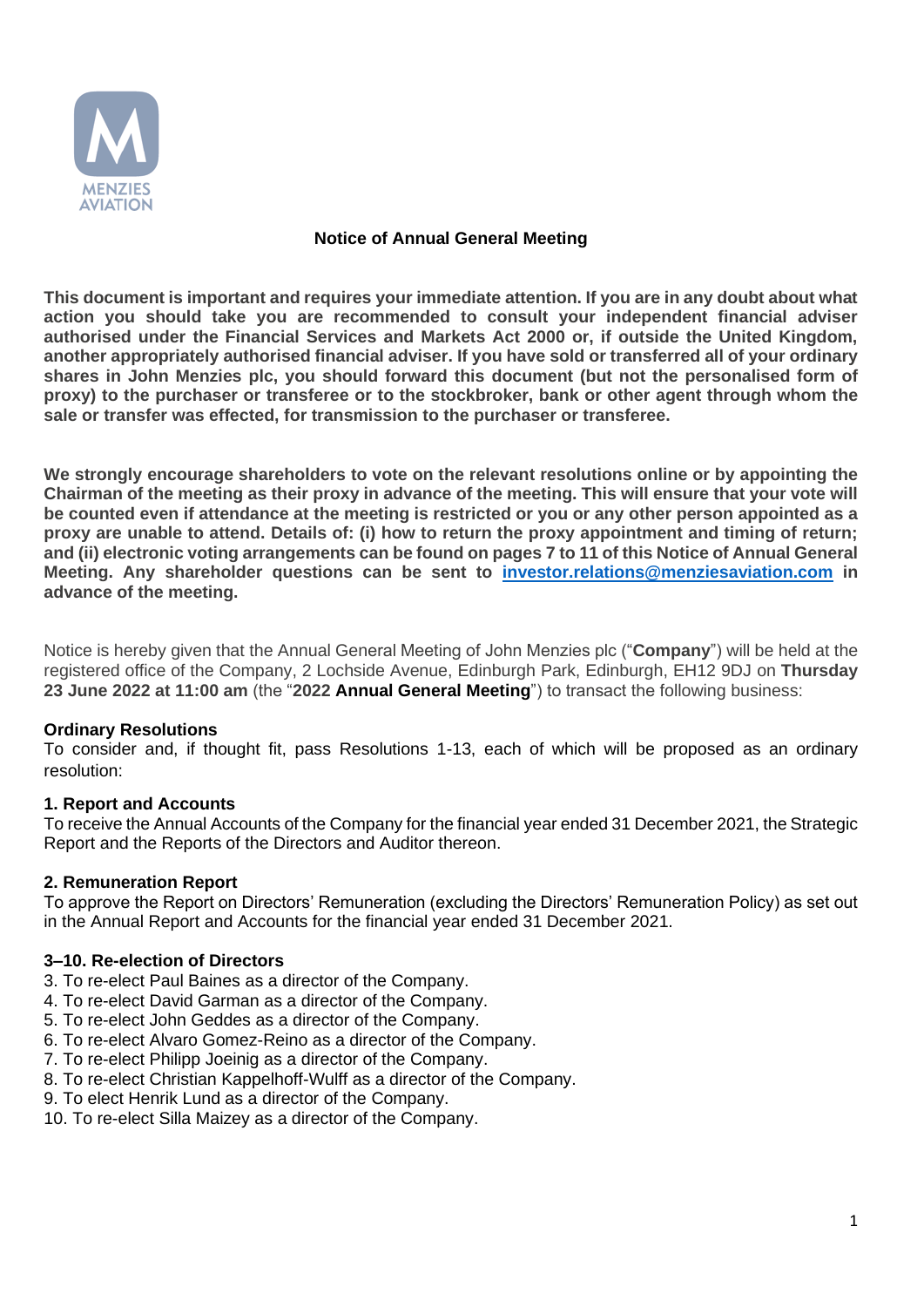## **11. Re-appointment of auditor**

To re-appoint Ernst & Young LLP as the Company's auditor to hold office from the conclusion of this 2022 Annual General Meeting until the conclusion of the next general meeting at which Annual Accounts are laid before the Company.

### **12. Remuneration of auditor**

To authorise the directors of the Company to fix the remuneration of the Company's auditor.

### **13. Authority to allot shares**

That the directors of the Company (the "**Directors**") be and are hereby generally and unconditionally authorised, pursuant to section 551 of the Companies Act 2006 (the "**2006 Act**"), to exercise all powers of the Company to allot shares in the Company and to grant rights to subscribe for, or to convert any security into, shares in the Company, such rights and shares together being 'relevant securities':

- a) otherwise than pursuant to paragraph (b) below, up to an aggregate nominal amount of £7,660,476 (such amount to be reduced by the aggregate nominal amount of any equity securities (as defined by section 560 of the 2006 Act) allotted under paragraph (b) below in excess of £7,660,476); and
- b) comprising equity securities up to an aggregate nominal amount of £15,320,952 (such amount to be reduced by the nominal amount of any relevant securities allotted under paragraph (a) above) in connection with an offer by way of a rights issue to: (i) holders of ordinary shares in the capital of the Company in proportion (as nearly as may be practicable) to their respective holdings; and (ii) holders of equity securities in the capital of the Company as required by the rights of those securities or as the Directors otherwise consider necessary, but subject to such exclusions or other arrangements as the Directors may deem necessary or expedient to deal with treasury shares, fractional entitlements, record dates, legal or practical problems arising under the laws of any overseas territory or the requirements of any regulatory body or stock exchange or by virtue of shares being represented by depository receipts or any other matter;

and provided that (unless previously renewed, varied or revoked) this authority shall expire at the conclusion of the next annual general meeting of the Company or, if earlier, at the close of business on 30 June 2023 save that, in each case, the Company shall be entitled to make offers or agreements before the expiry of such authority which would or might require relevant securities to be allotted after such expiry and the Directors shall be entitled to allot relevant securities pursuant to any such offer or agreement as if the authority conferred hereby had not expired. This authority is in substitution for and to the exclusion of all unexercised existing authorities previously granted to the Directors under the 2006 Act but without prejudice to any allotment of shares or grants of rights already made, offered or agreed to be made pursuant to such authorities.

# **Special Resolutions**

To consider, and if thought fit, pass Resolutions 14-18, each of which will be proposed as a special resolution.

# **14. Authority to Disapply Pre-Emption Rights**

That, subject to the passing of Resolution 13 (the "**Section 551 Resolution"**), the Directors of the Company be and are hereby empowered pursuant to section 570 and section 573 of the Companies Act 2006 (the "**2006 Act**") to allot equity securities (within the meaning of sections 560 of the 2006 Act) for cash either pursuant to the authority conferred by the Section 551 Resolution or by way of a sale of treasury shares as if section 561(1) of the 2006 Act did not apply to any such allotment provided that this power shall be limited to:

a) the allotment of equity securities or sale of treasury shares in connection with an offer or issue of equity securities (but, in the case of an allotment pursuant to the authority granted under paragraph (b) of the Section 551 Resolution, such power shall be limited to the allotment of equity securities in connection with a rights issue only) to: (i) the holders of ordinary shares in the capital of the Company, in proportion (as nearly as may be practicable) to their respective holdings of ordinary shares at such record date(s) as the Directors may determine; and (ii) the holders of equity securities in the capital of the Company as required by the rights of those securities or as the Directors otherwise consider necessary, but subject to such exclusions or other arrangements as the Directors may deem necessary or expedient to deal with treasury shares, fractional entitlements, record dates, legal or practical problems arising under the laws of any overseas territory or the requirements of any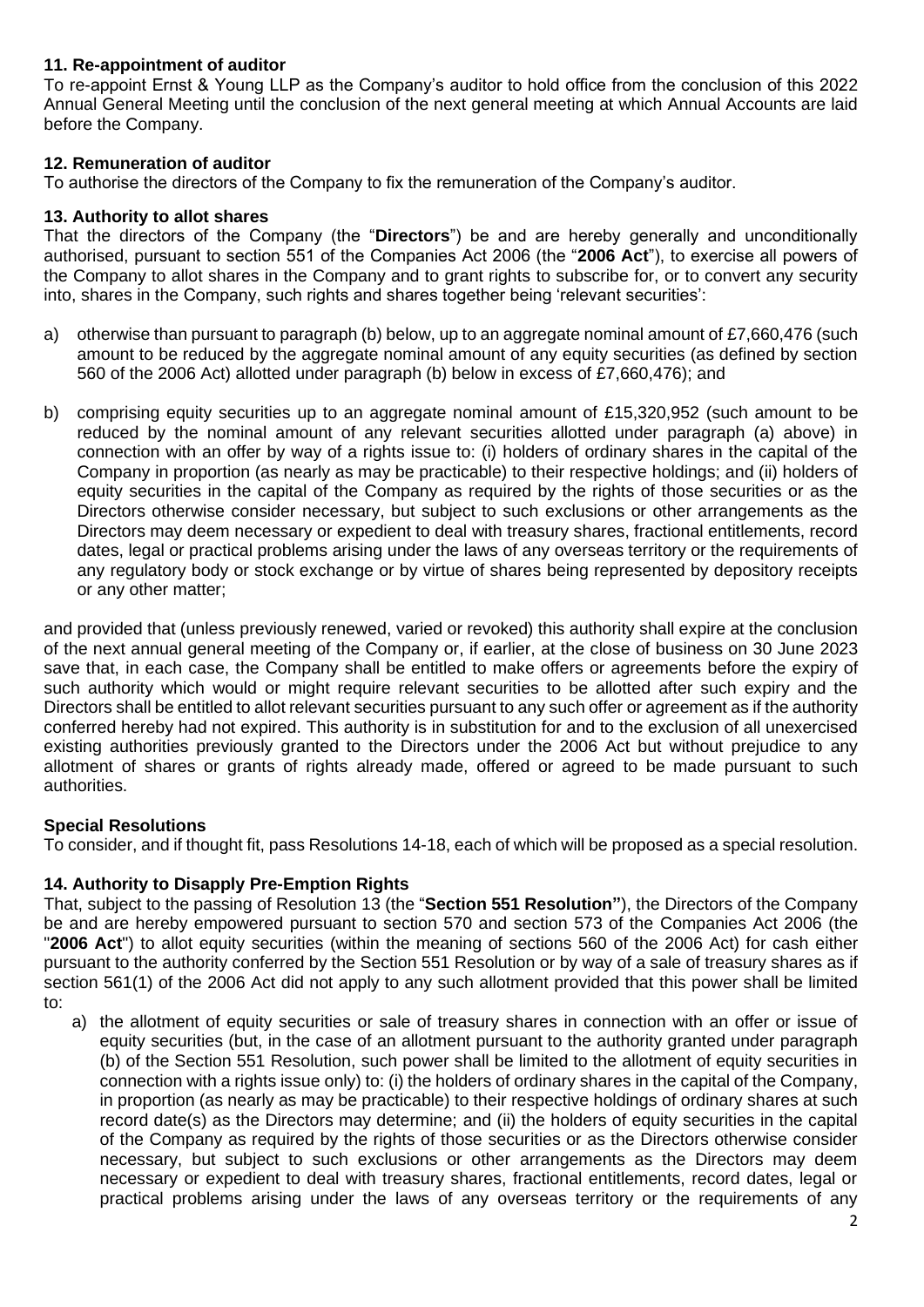regulatory body or stock exchange or by virtue of shares being represented by depository receipts or any other matter; and

b) the allotment pursuant to the authority granted by paragraph (a) of the Section 551 Resolution of equity securities or sale of treasury shares (otherwise than pursuant to paragraph (a) of this Resolution 14) to any person or persons up to an aggregate nominal amount of £1,149,071;

and provided that (unless previously renewed, varied or revoked) this power shall expire upon the expiry of the general authority conferred by Resolution 13 above, save that, in each case, the Company shall be entitled to make offers or agreements before the expiry of such power which would or might require equity securities to be allotted after such expiry and the Directors shall be entitled to allot equity securities pursuant to any such offer or agreement as if the power conferred hereby had not expired.

## **15. Further authority to disapply pre-emption rights**

That, subject to the passing of the Resolution 13 (the "**Section 551 Resolution"**), and in addition to the authority conferred by Resolution 14 above, the Directors be and are hereby empowered pursuant to section 570 and section 573 of the Companies Act 2006 (the "**2006 Act**") to allot equity securities (within the meaning of sections 560(1)-(3) of the 2006 Act) for cash either pursuant to the authority conferred by the Section 551 Resolution or by way of a sale of treasury shares as if section 561(1) of the 2006 Act did not apply to any such allotment provided that this power shall be:

- a) limited to the allotment to any person or persons of equity securities or sale of treasury shares up to an aggregate nominal amount of £1,149,071; and
- b) used only for the purposes of financing (or refinancing, if the authority is to be used within six months after the original transaction) a transaction which the Directors determine to be an acquisition or other capital investment of a kind contemplated by the Statement of Principles on Disapplying Pre-Emption Rights most recently published by the Pre-Emption Group prior to the date of this notice, and provided that (unless previously renewed, varied or revoked) this power shall expire upon expiry of the general authority conferred by Resolution 13 above, save that, in each case, the Company shall be entitled to make offers or agreements before the expiry of such power which would or might require equity securities to be allotted after such expiry and the Directors shall be entitled to allot equity securities pursuant to any such offer or agreement as if the power conferred hereby had not expired.

### **16. Purchase of own ordinary shares by the Company**

That the Company be and is hereby authorised pursuant to section 701 of the Companies Act 2006 (the "**2006 Act**") to make market purchases (within the meaning of section 693(4) of the 2006 Act) of its own ordinary shares of 25p each ("**Ordinary Shares**"), on such terms and in such manner as the directors of the Company may from time to time determine, provided that:

- a) the maximum number of Ordinary Shares hereby authorised to be purchased is 9,192,571, representing approximately 10% of the issued ordinary share capital of the Company as at 13 May 2022;
- b) the maximum price which may be paid for each such Ordinary Share under this authority shall be the higher of:
	- i. an amount equal to 105% of the average of the middle market quotations for any such Ordinary Share as derived from the London Stock Exchange Daily Official List for the five business days immediately prior to the date of conclusion of the contract for any such purchase; and
	- ii. an amount equal to the higher of the price of the last independent trade and the highest current independent bid for an Ordinary Share on the trading venues where the market purchases by the Company pursuant to the authority conferred by this Resolution 16 will be carried out,

and the minimum price which may be paid for any such Ordinary Share is 25p, in each case exclusive of the expenses of purchase (if any) payable by the Company; and

c) the authority hereby conferred shall expire (unless previously renewed, varied or revoked) at the conclusion of

the next annual general meeting of the Company or, if earlier, at the close of business on 30 June 2023 except in relation to the purchase of Ordinary Shares for which a contract was concluded before the authority expired and which might or will be executed wholly or partly after its expiration and the Company may make such a purchase in pursuance of such contract as if the authority hereby conferred had not expired.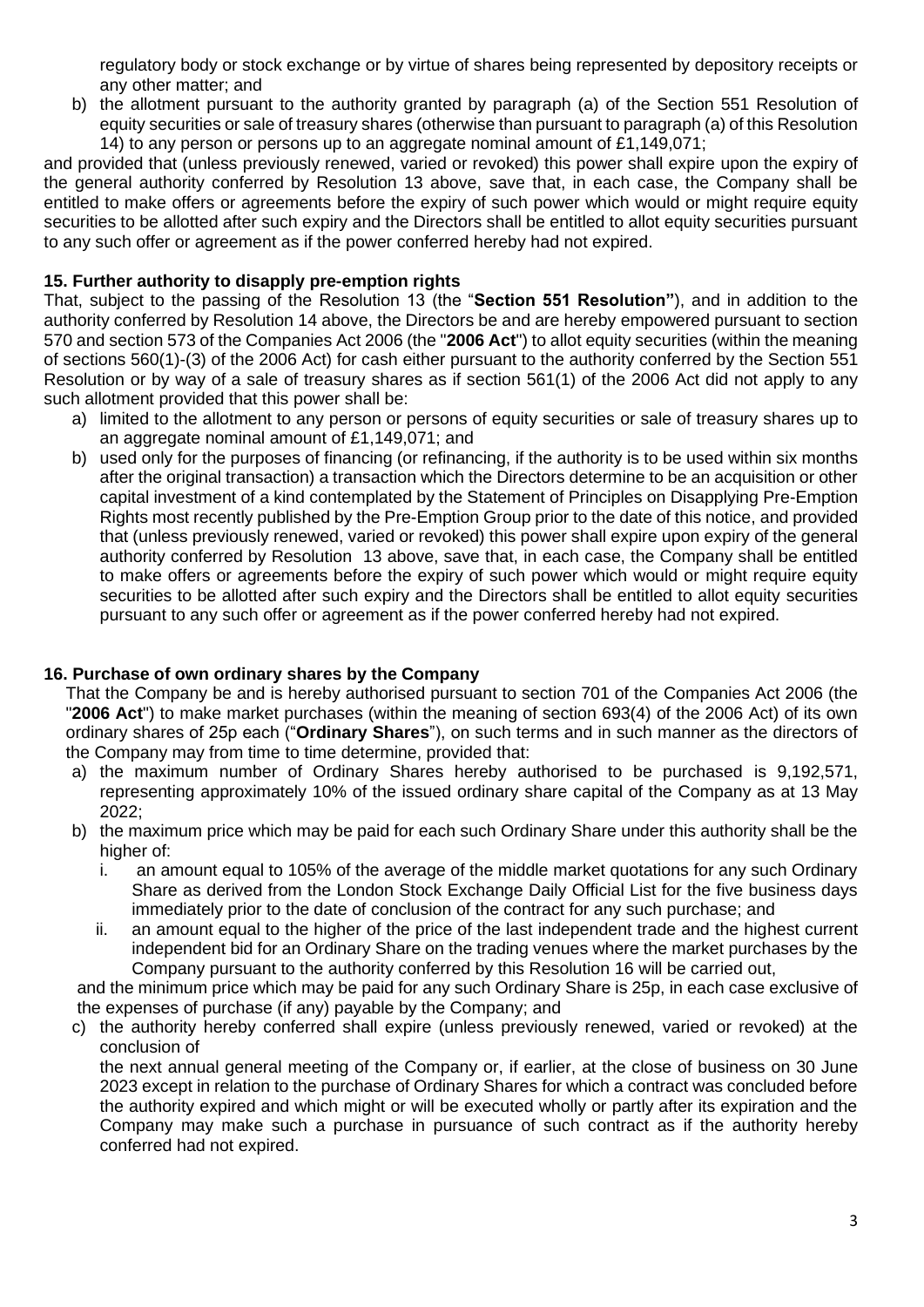## **17. Purchase of own preference shares by the Company**

That the Company be and is hereby authorised pursuant to section 701 of the Companies Act 2006 (the "**2006 Act**") to make market purchases (within the meaning of section 693(4) of the 2006 Act) of its own 9% cumulative preference shares of £1 each ("**Preference Shares**"), on such terms and in such manner as the directors of the Company may from time to time determine, provided that:

- a) the maximum number of Preference Shares hereby authorised to be purchased is 1,394,587, representing 100% of the issued preference share capital of the Company as at 13 May 2022;
- b) the maximum price which may be paid for each such Preference Share under this authority shall be the higher of:
	- i. an amount equal to 110% of the average of the middle market quotations for any such Preference Share as derived from the London Stock Exchange Daily Official List for the five business days immediately prior to the date of conclusion of the contract for any such purchase; and
	- ii. an amount equal to the higher of the price of the last independent trade and the highest current independent bid for a Preference Share on the trading venues where the market purchases by the Company pursuant to the authority conferred by this Resolution 17 will be carried out, and the minimum price which may be paid for any such Preference Share is £1, in each case exclusive of the expenses of purchase (if any) payable by the Company; and
- c) the authority hereby conferred shall expire (unless previously renewed, varied or revoked) at the conclusion of the next annual general meeting of the Company or, if earlier, at the close of business on 30 June 2023, except in relation to the purchase of Preference Shares for which a contract was concluded before the authority expired and which might or will be executed wholly or partly after its expiration and the Company may make such a purchase in pursuance of such contract as if the authority hereby conferred had not expired.

## **18. Length of notice of meeting**

That a general meeting (other than an annual general meeting) may be called on not less than 14 clear days' notice, provided that the authority for this Resolution 18 shall expire at the conclusion of the next annual general meeting of the Company.

Approved and issued by the Board of Directors. On behalf of the Board of Directors

John Gulh

**John Geddes Corporate Affairs Director & Group Company Secretary** 13 May 2022 Registered office: 2 Lochside Avenue Edinburgh Park Edinburgh EH12 9DJ

Registered in Scotland with Company number: SC34970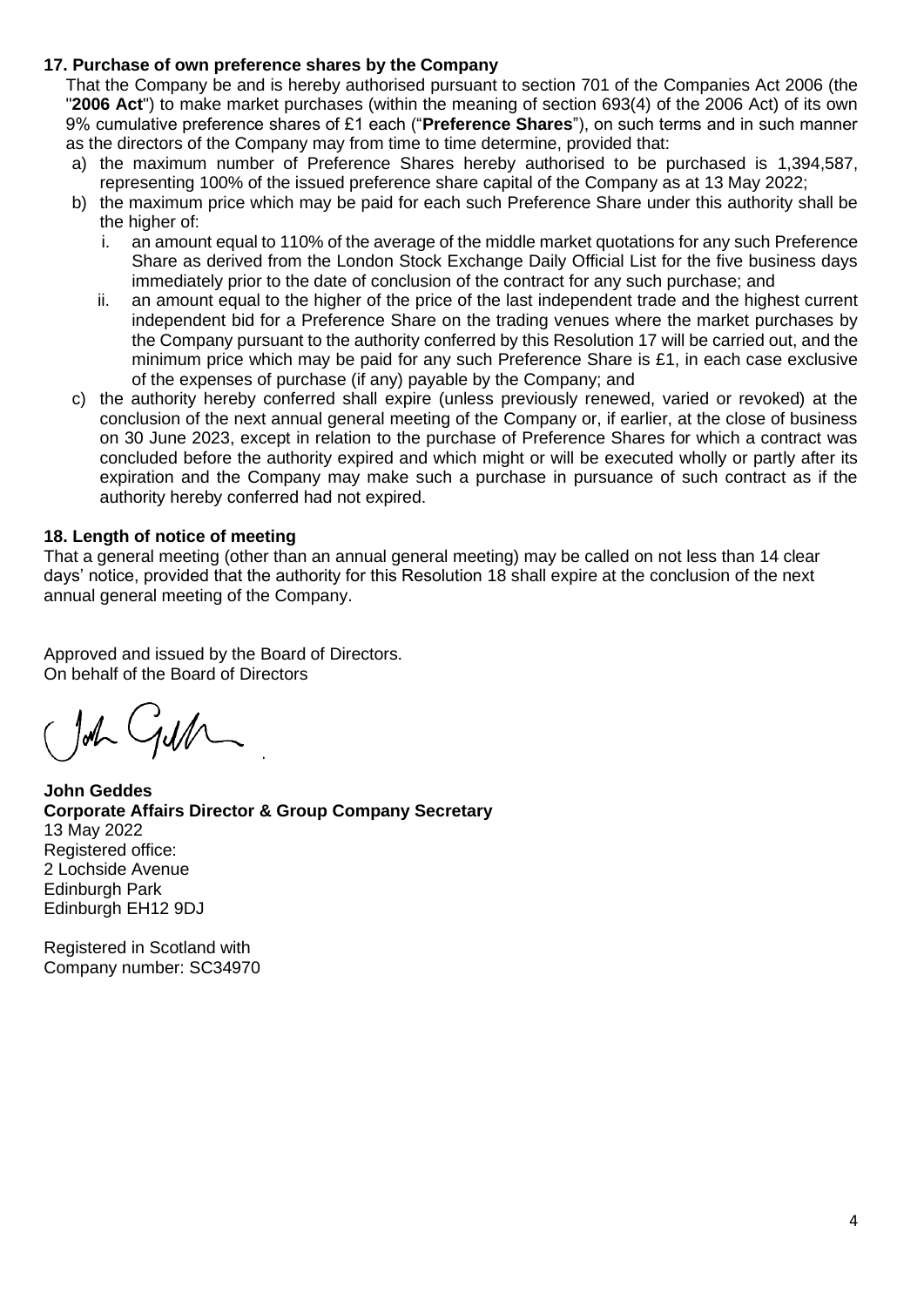# **Explanatory Notes**

The following information provides additional background information to several of the proposed Resolutions:

# **Resolution 2: Remuneration Report**

In accordance with the provisions of the Companies Act 2006 (the "**2006 Act**"), the Company's Report on Directors' Remuneration (excluding the Directors' Remuneration Policy (the "**Remuneration Policy**")) will be put to an annual shareholder vote by ordinary resolution. This vote is advisory in nature and is in respect of the overall remuneration package which is in place for the directors of the Company ("the **Directors**") – it is not specific to individual levels of remuneration nor is the entitlement of a Director to remuneration conditional on the vote being passed. The Remuneration Policy is, however, subject to a binding shareholder vote by ordinary resolution at least every three years. A new Remuneration Policy was proposed and approved at a general meeting of the Company held on 17 September 2019, further details of which are set out on the Company's website: [https://menziesaviation.com/investor-centre/corporate-governance.](https://menziesaviation.com/investor-centre/corporate-governance) The Company cannot make a remuneration payment to a current or prospective Director or a payment for loss of office to a current or past Director unless such payment is consistent with the Remuneration Policy or has been approved by a resolution of the Company's shareholders.

## **Resolutions 3–10: Re-election of Directors**

Biographical details of the Directors to be re-elected at the 2022 Annual General Meeting can be found on pages 76 and 77 of the Annual Report and Accounts 2021 made available to shareholders on 8 April 2022 and available on the Company's website[: https://menziesaviation.com/investor-centre/corporate-governance.](https://menziesaviation.com/investor-centre/corporate-governance) In accordance with the principles of good governance prescribed by the UK Corporate Governance Code (July 2018), all Directors who it is intended will continue in office following the 2022 Annual General Meeting will seek re-election. In proposing the election or re-election of the Directors, the Executive Chairman & Chief Executive Officer has confirmed that, following rigorous internal performance evaluations (described on pages 88 and 89 of the Annual Report and Accounts 2021), each individual continues to make an effective and valuable contribution to the Board and demonstrates commitment to their role.

### **Resolution 13: Authority to allot shares**

The Investment Association's Share Capital Management Guidelines (the "**Guidelines**") and the Pre-Emption Group Principles (the "**Pre-Emption Principles**") permit, and regard as routine, an authority to allot up to two-thirds of a company's existing issued share capital. They provide that any amount in excess of one-third of a company's issued share capital should only be applied to fully pre-emptive rights issues.

At the Company's annual general meeting in May 2021, the Directors sought authority to allot shares in the capital of the Company up to an aggregate nominal amount of £14,051,032 representing approximately twothirds of the Company's issued ordinary share capital as at 13 May 2021. This authority was duly passed by shareholders.

It is considered appropriate that the Directors be granted authority to allot shares in the capital of the Company up to a maximum nominal amount of £15,320,952, which amount represents approximately two-thirds of the Company's issued ordinary share capital as at 13 May 2022 and thus complies with the Guidelines. Accordingly, 7,660,476 ordinary shares of £0.25 each (the "**Ordinary Shares**"), representing approximately one-third of the Company's issued ordinary share capital, may be allotted pursuant to a fully pre-emptive rights issue.

As at 13 May 2022 (being the latest practicable date prior to publication of this Notice of AGM) the Company held 184,769 of its Ordinary Shares in treasury.

# **Resolutions 14 – 15: Authority to disapply pre-emption rights**

Resolutions 14 and 15 will give the Directors authority to allot ordinary shares in the capital of the Company pursuant to the authority granted under Resolution 13 above for cash without complying with the pre-emption rights in the Companies Act 2006 (the "**2006 Act**") in certain circumstances. This disapplication authority is in line with institutional shareholder guidance, and in particular with the Pre-Emption Group's Statement of Principles. The Pre-Emption Principles were revised in March 2015 to allow the authority for an issue of shares for cash otherwise than in connection with a pre-emptive offer to include: (i) an authority over 5% of a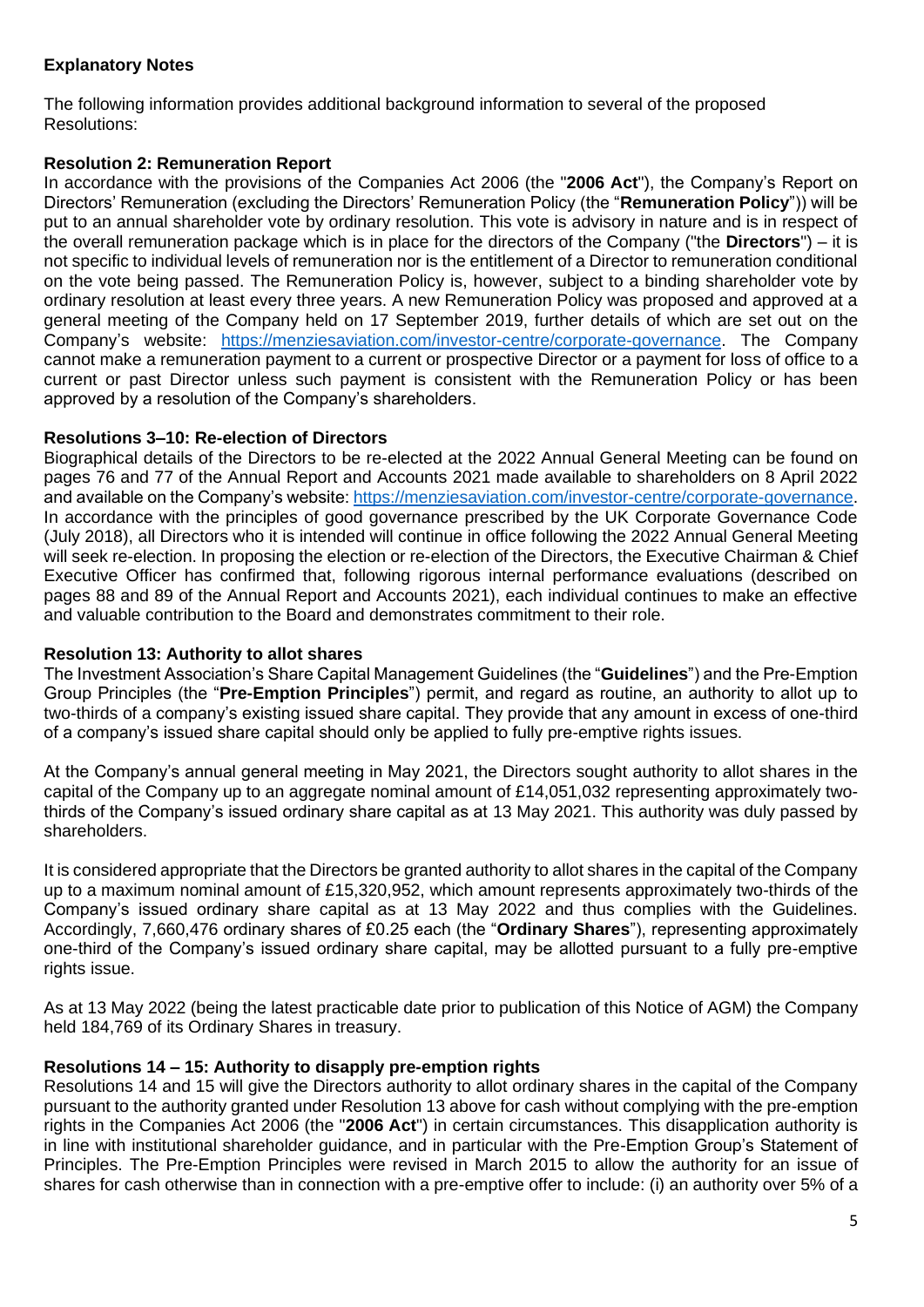company's issued share capital for use on an unrestricted basis; and (ii) an additional authority over a further 5% of a company's issued share capital for use in connection with an acquisition or specified capital investment announced contemporaneously with the issue, or which has taken place in the six month period preceding the announcement of the issue.

Resolution 14 will permit the Directors to allot: (a) equity securities (as defined in sections 560 of the 2006 Act) for cash up to a maximum nominal amount of £15,320,952 (representing approximately two-thirds of the issued ordinary share capital of the Company as at 13 May 2022) on an offer to existing shareholders on a pre-emptive basis (that is including a rights issue or an open offer), with one-third being available only in connection with a rights issue (in each case subject to any adjustments, such as for fractional entitlements and overseas shareholders, as the Directors see fit); and (b) equity securities for cash and to sell treasury shares up to a maximum nominal value of £1,149,071 (representing approximately 5% of the issued ordinary share capital of the Company as at 13 May 2022) otherwise than in connection with a pre-emptive offer to existing shareholders.

Resolution 15 will permit the Directors to allot additional equity securities for cash and sell treasury shares up to a maximum nominal value of £1,149,071, representing approximately a further 5% of the issued ordinary share capital of the Company as at 13 May 2022, otherwise than in connection with a pre-emptive offer to existing shareholders for the purposes of financing or refinancing a transaction as contemplated by the Pre-Emption Principles described above. The Board considers that it is in the best interests of the Company and its shareholders generally that the Company should seek the maximum authority permitted by the Pre-Emption Principles and have the flexibility conferred by Resolutions 14 and 15 to conduct a pre-emptive offering without complying with the strict requirements of the statutory pre-emption provisions and to finance business opportunities quickly and efficiently when they arise in line with the Company's strategy for growth. The Directors believe that it is appropriate to seek the additional 5% authority in Resolution 15 to give the Company the flexibility that this resolution affords. The Board confirms that, in accordance with the Pre-Emption Principles, it does not intend to issue shares for cash representing more than 7.5% of the Company's issued ordinary share capital in any rolling three-year period to those who are not existing shareholders (save in accordance with Resolution 15) without prior consultation with shareholders.

The authority contained in Resolutions 14 and 15 will expire upon the expiry of the authority to allot shares conferred in Resolution 13 (that is at the end of the next annual general meeting of the Company or, if earlier, on 30 June 2023).

### **Resolutions 16 and 17: Authority to buy-back shares**

Special resolutions 16 and 17 give the Company authority to make market purchases of its Ordinary Shares and 9% cumulative preference shares (the "**Preference Shares**") in the market, as permitted by the Companies Act 2006 (the "**2006 Act**"). The authorities set the minimum and maximum prices and limit the number of Ordinary Shares that can be purchased to 9,192,571 (representing approximately 10% of the issued Ordinary Shares as at 13 May 2022) and the number of Preference Shares to 1,394,587 (representing 100% of the issued Preference Shares as at 13 May 2022).

The authorities, if granted, will expire at the conclusion of the next annual general meeting of the Company or, if earlier, at the close of business on 30 June 2023. The Directors have no present intention of exercising the authority to purchase the Preference Shares but will keep the matter under review, taking into account the financial resources of the Company, the Company's share price and future funding opportunities. The authority would only be exercised if the Directors believed that to do so would result in an increase in earnings per share and would be in the interests of the Company's shareholders generally.

As at 13 May 2022, the Company held 184,769 Ordinary Shares in treasury. The Company may make purchases of its Ordinary Shares, taking into account the financial resources of the Company, the Company's share price and future funding opportunities. No voting rights attach to Ordinary Shares whilst held in treasury nor are dividends payable on them. The authority sought under Resolution 16 will only be exercised if the Directors believe that to do so would result in an increase in earnings per share and would be in the interests of the Company's shareholders generally. Any purchase of Ordinary Shares would be by means of market purchase through the London Stock Exchange.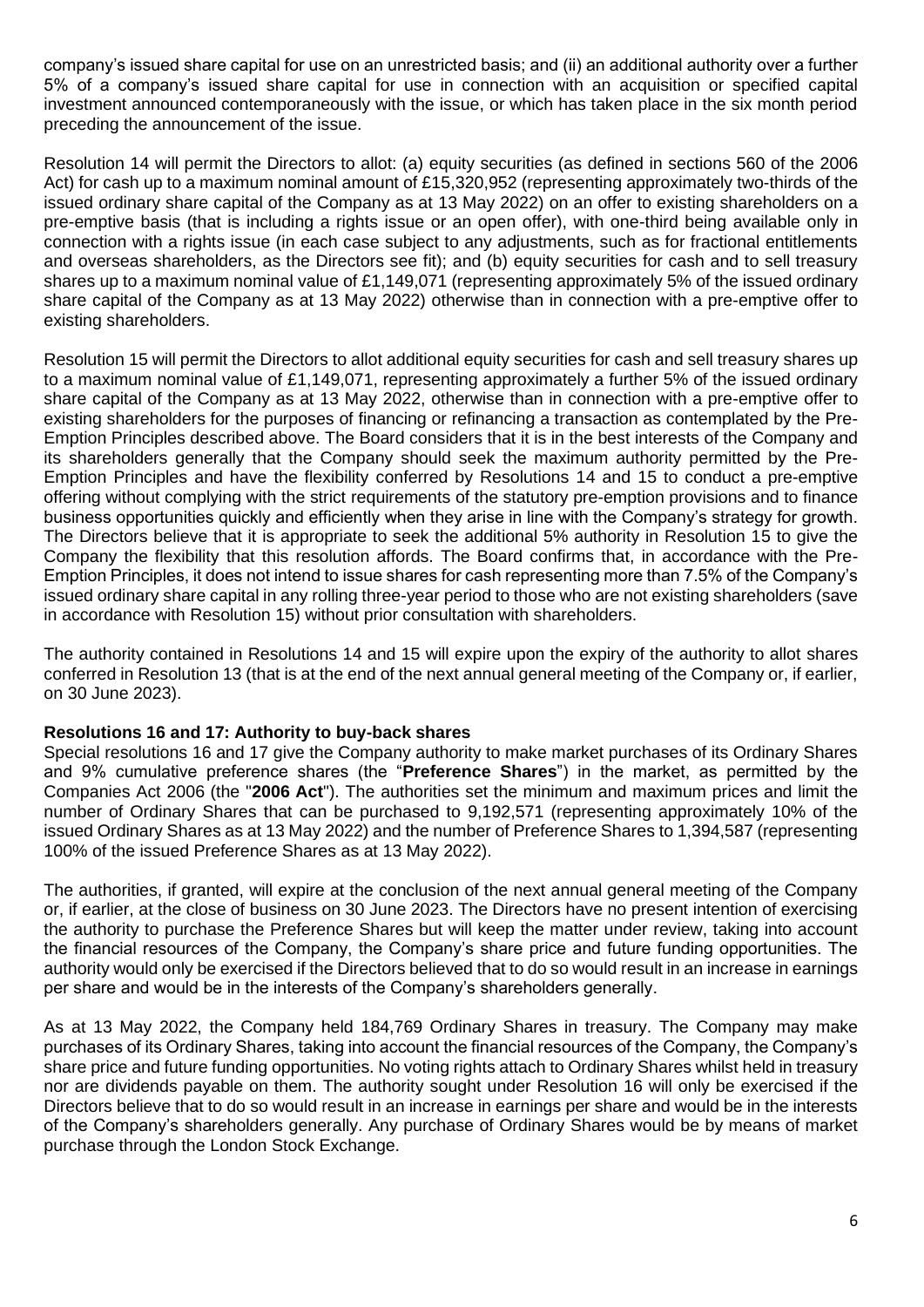## **Resolution 18: Length of notice of meeting**

The 2006 Act requires that all general meetings (other than an annual general meeting) must be held on 21 clear days' notice unless shareholders agree to a shorter notice period which is subject to a minimum of 14 clear days' notice. In order to be able to call a general meeting on less than 21 clear days' notice the Company must make an electronic means of voting available to all shareholders for the meeting. This condition is met by the Company providing the facility for shareholders to appoint a proxy via an online shareholder portal operated by our Registrars.

The Directors therefore propose Resolution 18 as a special resolution to approve 14 clear days as the minimum period of notice for all general meetings of the Company other than annual general meetings, renewing the authority passed at last years' annual general meeting. If given, this approval will be effective until the end of the next annual general meeting. The Board will consider on a case by case basis whether the use of the flexibility offered by the shorter notice period is merited, taking into account the circumstances, including whether the business of the meeting is time-sensitive and it would therefore be to the advantage of the shareholders to call the meeting on shorter notice and, where such is thought to be generally to be in the interests of the shareholders as a whole.

## **Recommendation**

The Directors consider that all the above Resolutions are in the best interests of the Company and its shareholders as a whole and are most likely to promote the success of the Company. Accordingly, they unanimously recommend that you vote in favour of all proposed Resolutions.

## **Notes to the Notice of 2022 Annual General Meeting**

- 1. Information about the 2022 Annual General Meeting is available from the Company's website at [www.menziesaviation.com/investor-centre.](http://www.menziesaviation.com/investor-centre)
- 2. As a shareholder, you are entitled to appoint one or more proxies to exercise all or any of your rights to attend, speak and vote at the 2022 Annual General Meeting. A proxy need not be a shareholder of the Company. You may appoint more than one proxy provided each proxy is appointed to exercise rights attached to different shares. You may not appoint more than one proxy to exercise the rights attached to any one share.
- 3. A Form of Proxy is enclosed. To be valid, your Form of Proxy and any power of attorney or other authority, if any, under which it is signed or a notarially certified copy of that power of attorney or authority should be sent to Computershare Investor Services ("**Computershare**") at The Pavilions, Bridgwater Road, Bristol BS99 6ZY so as to arrive no later than 48 hours before the commencement of the 2022 Annual General Meeting. No amendments to, or submission or withdrawal of, any Form of Proxy shall be effective if lodged with Computershare less than 48 hours before the time appointed for the holding of the 2022 Annual General Meeting or any adjourned meeting.
- 4. It is possible for you to submit your proxy votes online. Further information on this service can be found on your Form of Proxy or, if you receive communications electronically, voting information will be contained within your email broadcast.
- 5. If you appoint a proxy, this will not prevent you attending the 2022 Annual General Meeting and voting in person if you wish to do so.
- 6. The right to vote at the 2022 Annual General Meeting is determined by reference to the Company's Register of Members as at the close of business on Tuesday 21 June 2022 or, if the 2022 Annual General Meeting is adjourned, at 8:00pm on the day two days prior to the adjourned meeting. Changes to entries on the Register of Members after that time shall be disregarded in determining the rights of any shareholder to attend and vote at the 2022 Annual General Meeting.
- 7. As a shareholder, you have the right to put questions at the 2022 Annual General Meeting relating to the business being dealt with at the 2022 Annual General Meeting. Shareholders are encouraged to submit questions in advance of the meeting to the following address: **investor.relations@menziesaviation.com** Shareholders may also ask questions verbally or electronically during the meeting and more details on how to do this are contained in the Instructions and process for the 2022 Annual General Meeting information provided with this Notice of AGM. A list of all questions asked will be published on the Company's website as soon as reasonably practicable after the conclusion of the 2022 Annual General Meeting.
- 8. Any person to whom this notice is sent who is a person nominated under section 146 of the 2006 Act to enjoy information rights (a "**Nominated Person**") may, under an agreement between them and the shareholder by whom they were nominated, have a right to be appointed (or to have someone else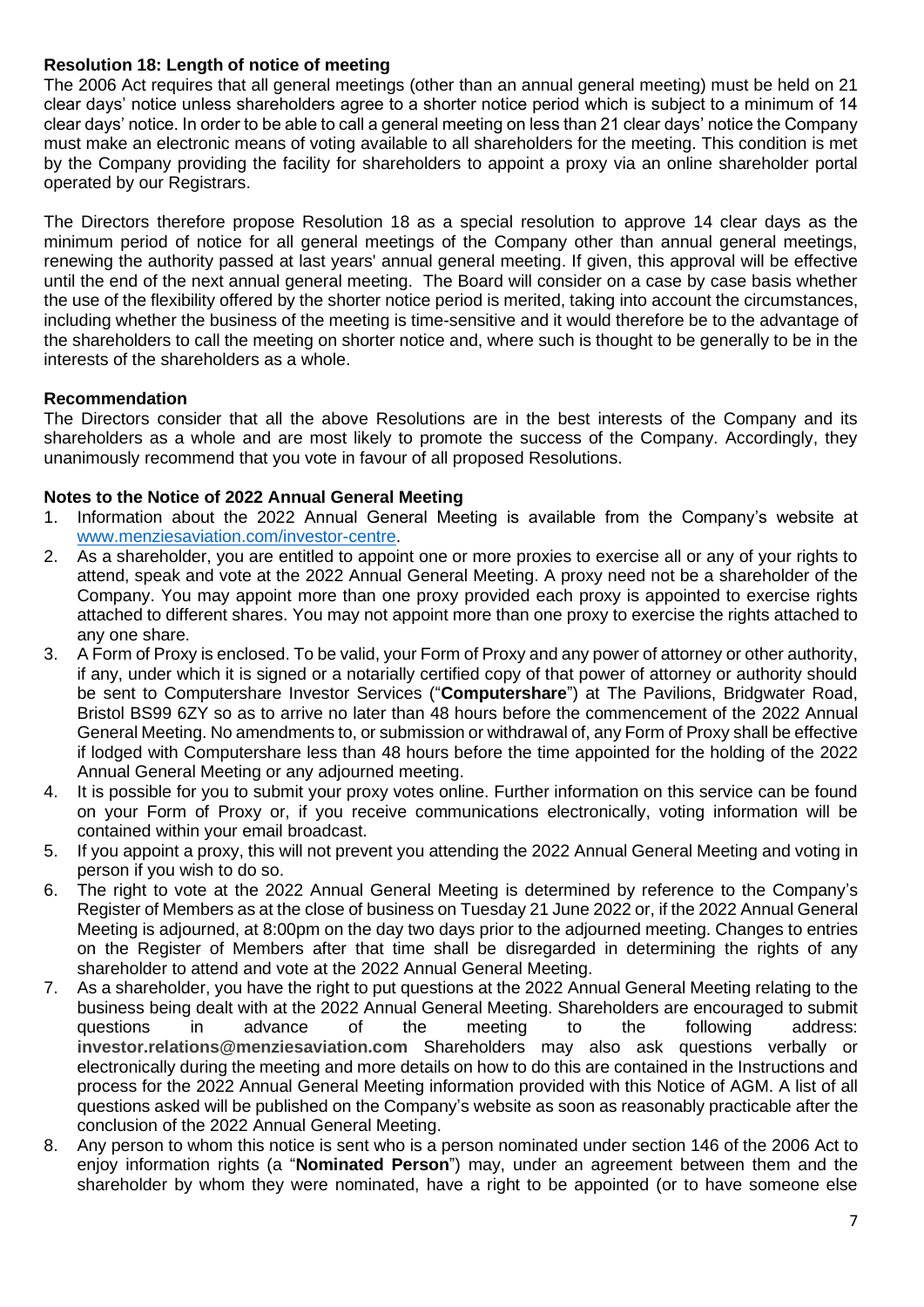appointed) as a proxy for the 2022 Annual General Meeting. If a Nominated Person has no such proxy appointment right or does not wish to exercise it, they may, under any such agreement, have a right to give instructions to the shareholder as to the exercise of voting rights.

- 9. The statement of the rights of shareholders in relation to the appointment of proxies in Notes 2, 3 and 4 above does not apply to Nominated Persons. The rights described in these paragraphs can only be exercised by shareholders of the Company.
- 10. As at 13 May 2022, the issued ordinary share capital of the Company comprised 92,110,485 Ordinary Shares and the Company held 184,769 of these Ordinary Shares in treasury. Each Ordinary Share carries the right to one vote at a general meeting of the Company and, therefore, the total number of voting rights in the Company as at 13 May 2022 is 91,925,716.
- 11. CREST members who wish to appoint a proxy or proxies by utilising the CREST electronic proxy appointment service may do so for the 2022 Annual General Meeting and any adjournment(s) thereof by utilising the procedures described in the CREST Manual. CREST personal members or other CREST sponsored members, and those CREST members who have appointed a voting service provider(s), should refer to their CREST sponsor or voting service provider(s), who will be able to take the appropriate action on their behalf.
- 12. In order for a proxy appointment made by means of CREST to be valid, the appropriate CREST message (a "**CREST Proxy Instruction**") must be properly authenticated in accordance with Euroclear UK & Ireland Limited specifications and must contain the information required for such instructions, as described in the CREST Manual. The message must be transmitted so as to be received by the issuer's agent (ID 3RA50) so as to arrive no later than 48 hours before the commencement of the 2022 Annual General Meeting or any adjourned meeting. For this purpose, the time of receipt will be taken to be the time (as determined by the timestamp applied to the shareholder information message by the CREST Applications Host) from which the issuer's agent is able to retrieve the message by enquiry to CREST in the manner prescribed by CREST.
- 13. CREST members and, where applicable, their CREST sponsors or voting service providers should note that Euroclear UK & Ireland Limited does not make available special procedures in CREST for any particular messages. Normal system timings and limitations will therefore apply in relation to the input of CREST Proxy Instructions. It is the responsibility of the CREST member concerned to take (or, if the CREST member is a CREST personal member or sponsored member or has appointed a voting service provider(s), to procure that their CREST sponsor or voting service provider(s) take(s)) such action as shall be necessary to ensure that a message is transmitted by means of the CREST system by any particular time. In this connection, CREST members and, where applicable, their CREST sponsors or voting service providers are referred, in particular, to those sections of the CREST Manual concerning practical limitations of the CREST system and timings.
- 14. The Company may treat as invalid a CREST Proxy Instruction in the circumstances set out in Regulation 35(5)(a) of the Uncertificated Securities Regulations 2001.
- 15. Under section 338 of the 2006 Act, shareholders may require the Company to give, to shareholders of the Company entitled to receive this Notice of AGM, notice of a resolution which may properly be moved and is intended to be moved at the 2022 Annual General Meeting. Under section 338A of the 2006 Act, shareholders may request the Company to include in the business to be dealt with at the 2022 Annual General Meeting any matter (other than a proposed resolution) which may properly be included in the business.
- 16. It is possible that, pursuant to requests made by shareholders of the Company under section 527 of the 2006 Act, the Company may be required to publish on a website a statement setting out any matter relating to: (i) the audit of the Company's accounts (including the auditor's report and the conduct of the audit) that are to be laid before the 2022 Annual General Meeting; or (ii) any circumstances connected with an auditor of the Company ceasing to hold office since the previous meeting at which annual accounts and reports were laid in accordance with section 437 of the 2006 Act. The Company may not require the shareholder requesting any such website publication to pay its expenses in complying with sections 527 or 528 of the 2006 Act. Where the Company is required to place a statement on a website under section 527 of the 2006 Act, it must forward the statement to the Company's auditor not later than the time when it makes the statement available on the website. The business which may be dealt with at the 2022 Annual General Meeting includes any statement that the Company has been required to publish on a website under section 527 of the 2006 Act.
- 17. You may not use any electronic address provided either in this Notice of AGM or any related documents to communicate with the Company for any purpose other than as expressly stated.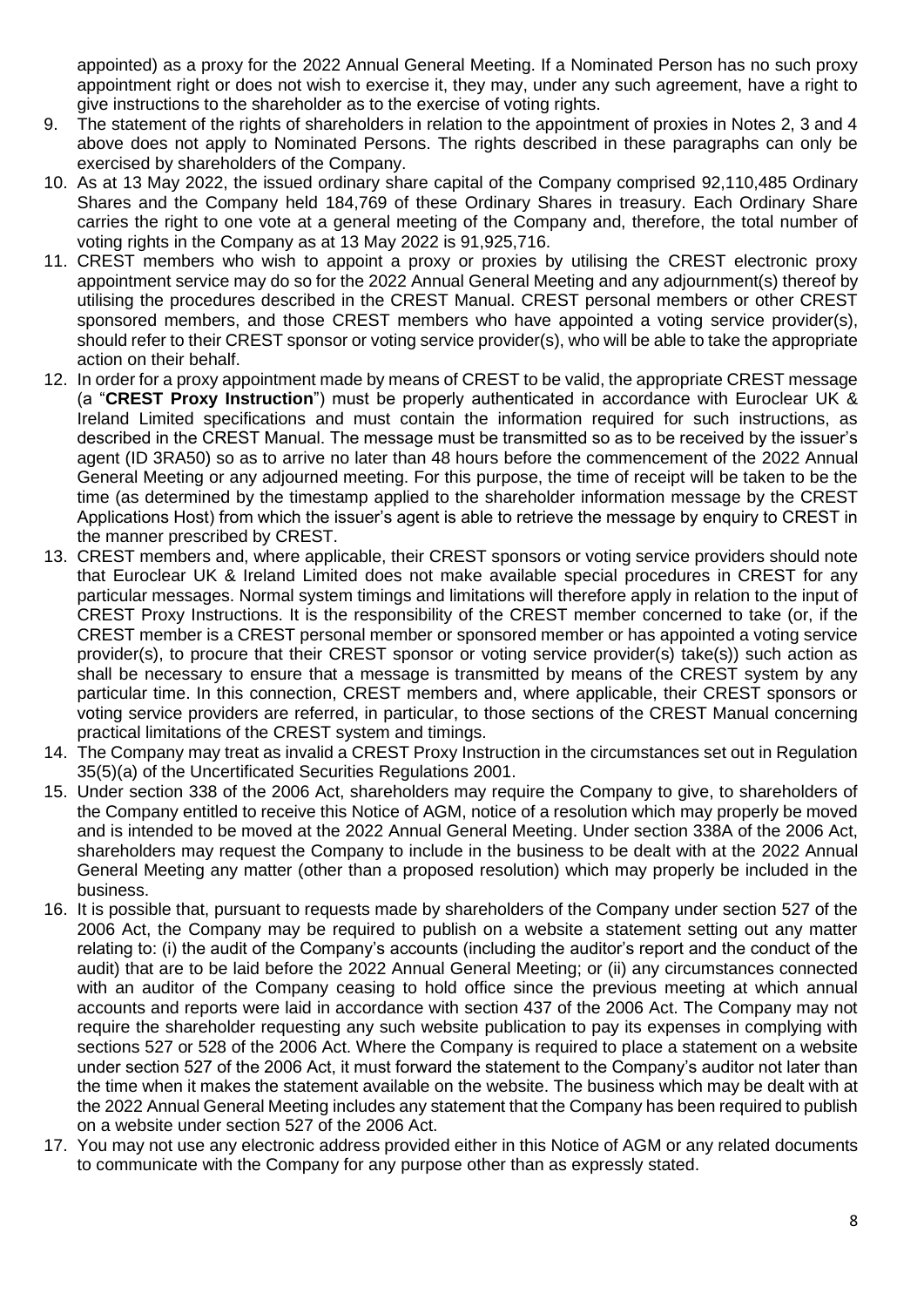### **Instructions and process for attendance at the 2022 Annual General Meeting**

To join the online meeting, please visit: [meetnow.global/jmzagm22](http://meetnow.global/jmzagm22)

# **1. Entry to the 2022 Annual General Meeting, Conduct of Proceedings**

To facilitate entry to the electronic meeting, shareholders are requested to use their Shareholder Reference Number (SRN) and PIN shown on their attendance card/Form of Proxy to log in to the meeting on their electronic device (whether by smart phone, tablet or PC). For further information please refer to the section Entry to the Meeting at paragraph 4 below in this Notice of AGM. Persons who are not shareholders of the Company (or their appointed proxy or corporate representative) will not be able to attend the 2022 Annual General Meeting unless prior arrangements have been made with the Company.

Where a member is appointing a third party as their proxy to attend the meeting on their behalf or, where a corporate member is appointing someone as their representative, the appointee's contact email address and, in the case of an individual representing a corporate member, a copy of the Letter of Representation, must be provided to Computershare by emailing corporate-representatives@computershare.co.uk to enable the provision of access credentials. Access credentials will be emailed to the appointee one working day prior to the meeting.

# **2. Appointment of Proxies**

A member is entitled to appoint another person as their proxy to exercise all or any of their rights to attend and to speak and vote on their behalf at the 2022 Annual General Meeting. A proxy need not be a shareholder of the company. A shareholder may appoint more than one proxy in relation to the 2022 Annual General Meeting provided that each proxy is appointed to exercise the rights attached to a different share or shares held by that shareholder. Please contact Computershare Investor Services PLC by email on [corporate](mailto:corporate-representatives@computershare.co.uk)[representatives@computershare.co.uk](mailto:corporate-representatives@computershare.co.uk) or alternatively call 0370 703 6303, providing details of your proxy appointment including their email address so that unique credentials can be issued to allow the proxy to access the electronic meeting. Access credentials will be emailed to the appointee one working day prior to the meeting. Lines are open 8.30am to 5.30pm Monday to Friday (excluding bank holidays).

# **3. Corporate Representatives**

A corporation which is a shareholder can appoint one or more corporate representatives who may exercise, on its behalf, all its powers as a member provided that no more than one corporate representative exercises powers over the same share. Please contact Computershare Investor Services PLC by emailing [corporate](mailto:corporate-representatives@computershare.co.uk)[representatives@computershare.co.uk](mailto:corporate-representatives@computershare.co.uk) providing details of your appointment including their email address, confirmation of the meeting they wish to attend and a copy of the Letter of Representation, so that unique credentials can be issued to allow the corporate representative to access the electronic meeting. Access credentials will be emailed to the appointee one working day prior to the meeting. If documentation supporting the appointment of the corporate representative is supplied later than the deadline for appointment of a proxy (48 hours prior to the meeting), issuance of unique credentials to access the meeting will be issued on a best endeavours basis.

# **4. Entry to the Meeting**

In order to participate at the meeting, you will need to visit [meetnow.global/jmzagm22](http://meetnow.global/jmzagm22) on your device operating a compatible browser using the latest version of Chrome, Firefox, Edge or Safari.

# Please note that:

# • **Internet Explorer is not supported.**

• **It is highly recommended that you check your system capabilities in advance of the meeting day.**

If you are a shareholder, you can use your unique Shareholder Reference Number and PIN as displayed on your Form of Proxy/attendance card. If you are an appointed proxy or a corporate representative you will have had to be provided with a unique control number to enter the meeting and exercise your rights. These credentials will be issued one working day prior to the meeting, conditional on evidence of your proxy appointment or corporate representative appointment having been received and accepted. If you have not been provided with your meeting access credentials, please ensure you contact Computershare as soon as possible on the morning of the meeting, but no later than 1 hour before the start of the meeting.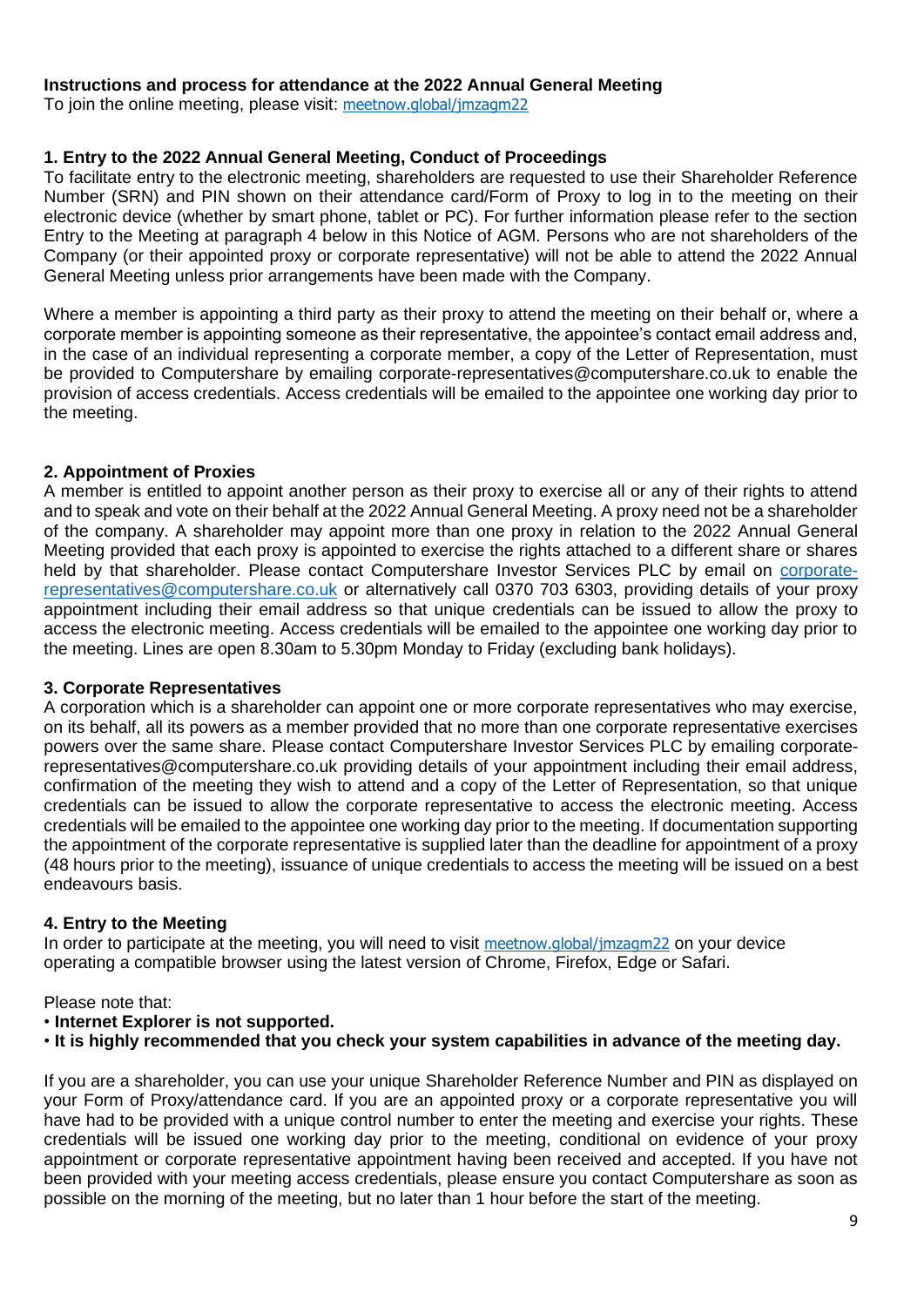Access to the meeting via [meetnow.global/jmzagm22](http://meetnow.global/jmzagm22) will be available from **23 June 2022 at 10.30 am**. Where telephone lines are provided these will be activated 30 minutes prior to the meeting start time. During the meeting, you must ensure you are connected to the internet **at all times** in order to vote when the Chair commences polling on resolutions being put to the meeting. Therefore, it is your responsibility to ensure connectivity for the duration of the meeting.

## **5. Accessing the telephone line**

To be able to speak or ask a question verbally at the meeting, you must log into the meeting where the telephone number and Access Code will be available once you have logged into the meeting

## **6. Questions**

Questions will be invited during the meeting. Questions can be asked verbally via the dedicated telephone line, details of which are noted above. Shareholders attending electronically may ask questions via the website by typing and submitting their question in writing via the Q&A facility. Select the Q&A icon from within the navigation bar, choose your topic (if appropriate) and type your question in the question box then press send.

Shareholders are encouraged to submit questions in advance of the meeting to the following address: [investor.relations@menziesaviation.com.](mailto:investor.relations@menziesaviation.com)

A list of all shareholder questions asked will be published on the Company's website as soon as reasonably practicable after the conclusion of the meeting.

# **7. Technical Issues**

If you experience any technical issues with the website you may either call our registrar on the telephone number provided on the website or once you have entered the meeting, you can raise your question using the chat function. If you have technical issues prior to the start of the meeting you should contact our registrar on the shareholder helpline.

### **Documents**

The following documents will be available for review or inspection, during usual business hours on any day (except Saturday, Sunday and Bank Holidays) from the date of sending this Notice of AGM up to and including the date of the 2022 Annual General Meeting, at the registered office of the Company and at the offices of the Company's solicitors, DLA Piper, Rutland Square, Edinburgh EH1 2AA.

- a) copies of the Directors' service contracts with the Company; and
- b) the terms of appointment of the Non-Executive Directors of the Company.

These documents will also be available for review or inspection on the Investor Relations section of the Company's website: [www.menziesaviation.com/investor-centre.](http://www.menziesaviation.com/investor-centre)

On the date of the 2022 Annual General Meeting, these documents will be available for inspection at the venue of the 2022 Annual General Meeting from 9:00am until the conclusion of the 2022 Annual General Meeting.

### **Internet**

The Company operates a website which can be found at www.menziesaviation.com. This site is regularly updated to provide you with information about the Company and its operating divisions. In particular, all of the Company's press releases and announcements can be found on this site together with copies of its Annual Reports and Accounts and other shareholder documentation.

### **Share Register and Shareholder Enquiries**

Any enquiry concerning your shareholding should be directed to the Company's Registrar, Computershare Investor Services PLC ("**Computershare**"), and should clearly state your name, address and Shareholder Reference Number ("**SRN**"). The contact details are as follows: